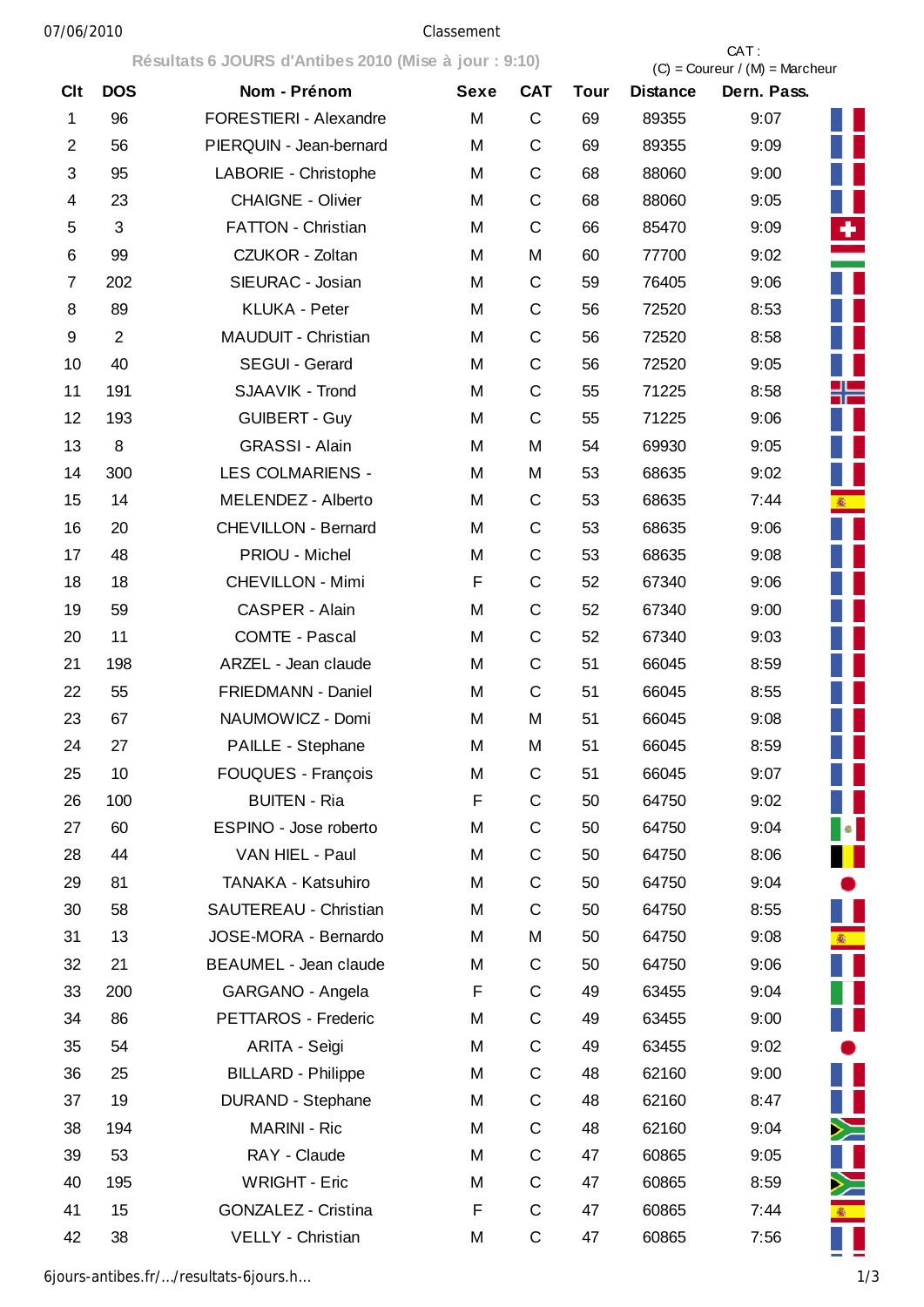| 07/06/2010 |                |                             | Classement |             |    |       |      |  |
|------------|----------------|-----------------------------|------------|-------------|----|-------|------|--|
| 43         | 24             | <b>CHIFFOLEAU - Alain</b>   | M          | C           | 47 | 60865 | 9:03 |  |
| 44         | 76             | <b>BROUARD - Rémi</b>       | M          | $\mathsf C$ | 47 | 60865 | 9:02 |  |
| 45         | 37             | COURCY - Jean-claude        | M          | M           | 46 | 59570 | 9:01 |  |
| 46         | 35             | <b>LANCHAS - Pascal</b>     | Μ          | C           | 46 | 59570 | 9:03 |  |
| 47         | $\overline{4}$ | HAUSMANN - Martina          | F          | $\mathsf C$ | 46 | 59570 | 8:55 |  |
| 48         | 33             | <b>GIBOURG - Marc</b>       | M          | $\mathsf C$ | 45 | 58275 | 8:59 |  |
| 49         | 66             | DALPHIN - Daniel            | M          | M           | 44 | 56980 | 9:05 |  |
| 50         | 6              | <b>ANTOINE - Christophe</b> | M          | $\mathsf C$ | 44 | 56980 | 8:57 |  |
| 51         | 29             | SIMONS - Marie-jeanne       | F          | $\mathsf C$ | 44 | 56980 | 8:30 |  |
| 52         | 45             | MARTINEZ - Alain            | M          | C           | 44 | 56980 | 9:08 |  |
| 53         | 83             | <b>LAILLER - Patrick</b>    | M          | M           | 43 | 55685 | 7:55 |  |
| 54         | 82             | JUIGNET - François          | М          | C           | 43 | 55685 | 9:01 |  |
| 55         | 52             | RAY - Monique               | F          | C           | 43 | 55685 | 9:01 |  |
| 56         | 91             | <b>SVENSSON - Christer</b>  | M          | M           | 43 | 55685 | 8:09 |  |
| 57         | 98             | VAUCHEL - Daniel            | M          | C           | 42 | 54390 | 9:07 |  |
| 58         | 63             | ZIMMERMANN - Walter         | М          | C           | 42 | 54390 | 8:55 |  |
| 59         | 31             | LECLERC - Marc              | M          | $\mathsf C$ | 42 | 54390 | 7:25 |  |
| 60         | 84             | <b>EMONIERE - Philippe</b>  | M          | M           | 41 | 53095 | 9:04 |  |
| 61         | 51             | JEANNIN - Christian         | M          | C           | 41 | 53095 | 7:56 |  |
| 62         | 36             | VAN GEENE - Regina          | F          | C           | 41 | 53095 | 9:00 |  |
| 63         | 88             | <b>GRIZARD - Philippe</b>   | M          | $\mathsf C$ | 41 | 53095 | 9:09 |  |
| 64         | 9              | PRUECKNER - Jaroslav        | M          | M           | 41 | 53095 | 9:00 |  |
| 65         | $\overline{7}$ | <b>GRUENDLING - Peter</b>   | М          | $\mathsf C$ | 41 | 53095 | 9:06 |  |
| 66         | 17             | <b>BOUCHER - Alain</b>      | М          | C           | 40 | 51800 | 9:03 |  |
| 67         | 93             | <b>BAIER - Norbert</b>      | M          | C           | 40 | 51800 | 8:43 |  |
| 68         | 90             | <b>LEBRUN - Thierry</b>     | M          | M           | 40 | 51800 | 9:03 |  |
| 69         | 22             | FREY - Jean-paul            | Μ          | C           | 40 | 51800 | 7:25 |  |
| 70         | 28             | <b>ANDRADE - Chantal</b>    | F          | C           | 40 | 51800 | 8:27 |  |
| 71         | 1              | <b>FLAMENT - Jacques</b>    | М          | M           | 39 | 50505 | 9:00 |  |
| 72         | 49             | <b>CORNICHON - Laurent</b>  | М          | C           | 39 | 50505 | 8:02 |  |
| 73         | 79             | <b>BEN</b> - Roger          | М          | C           | 39 | 50505 | 8:58 |  |
| 74         | 30             | ROY - Bernard               | М          | C           | 39 | 50505 | 6:52 |  |
| 75         | 73             | CODET - Gilbert             | M          | C           | 39 | 50505 | 7:09 |  |
| 76         | 196            | VALLE - Romain              | М          | C           | 39 | 50505 | 6:53 |  |
| 77         | 74             | PANNIER - Josiane           | F          | M           | 38 | 49210 | 8:08 |  |
| 78         | 62             | MARANZINA - Aldo            | M          | C           | 38 | 49210 | 9:00 |  |
| 79         | 16             | <b>MEURGUE - François</b>   | М          | C           | 38 | 49210 | 7:57 |  |
| 80         | 46             | <b>ARMAND - Laurent</b>     | М          | C           | 38 | 49210 | 9:02 |  |
| 81         | 199            | QUEVENARD - Agnes           | F          | C           | 37 | 47915 | 6:14 |  |
| 82         | 92             | THIEBAULT - Jean            | M          | C           | 37 | 47915 | 9:02 |  |
| 83         | 87             | <b>BLANGY - Marianne</b>    | F          | C           | 37 | 47915 | 8:56 |  |
| 84         | 34             | <b>TOUGNE - Chantal</b>     | F          | C           | 36 | 46620 | 6:53 |  |
| 85         | 65             | <b>CARRIERE - André</b>     | M          | C           | 36 | 46620 | 8:48 |  |
| 86         | 39             | JOLY - Jerome               | М          | C           | 36 | 46620 | 5:50 |  |

H Г П П f **THE SERVE THE SERVER** Т  $|\mathbf{\bullet}|$ ٠

Ш